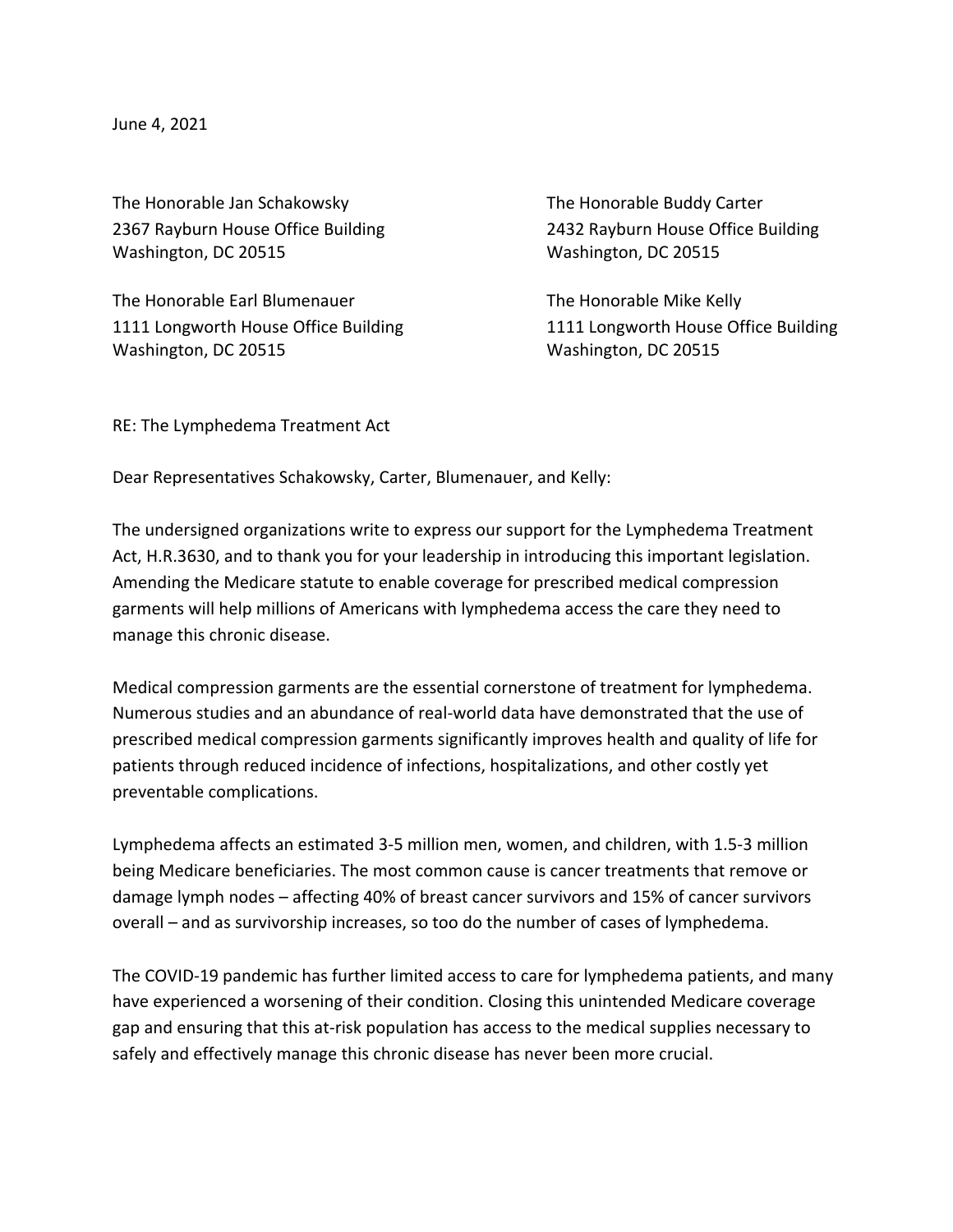Thank you again for your support and leadership on this important issue. We look forward to working with you to ensure that this bipartisan and broadly supported bill is enacted into law during the 117<sup>th</sup> Congress.

Sincerely,

Alliance of Dedicated Cancer Centers American Academy of Physical Medicine and Rehabilitation American Association of Nurse Practitioners American Cancer Society / Cancer Action Network American College of Surgeons American Lymphedema Framework Project American Medical Association American Nurses Association American Occupational Therapy Association American Physical Therapy Association Association of American Cancer Institutes Breast Cancer Action Cancer Legal Care Dana-Farber Cancer Institute Disability Rights Legal Center Greet the Day Lighthouse Lymphedema Network Lipedema Foundation Living Beyond Breast Cancer Lobular Breast Cancer Alliance Lymphedema Advocacy Group Lymphatic Education and Research Network Lymphology Association of North America Minnesota State Retiree Council, AFL-CIO National Comprehensive Cancer Network National Lymphedema Network